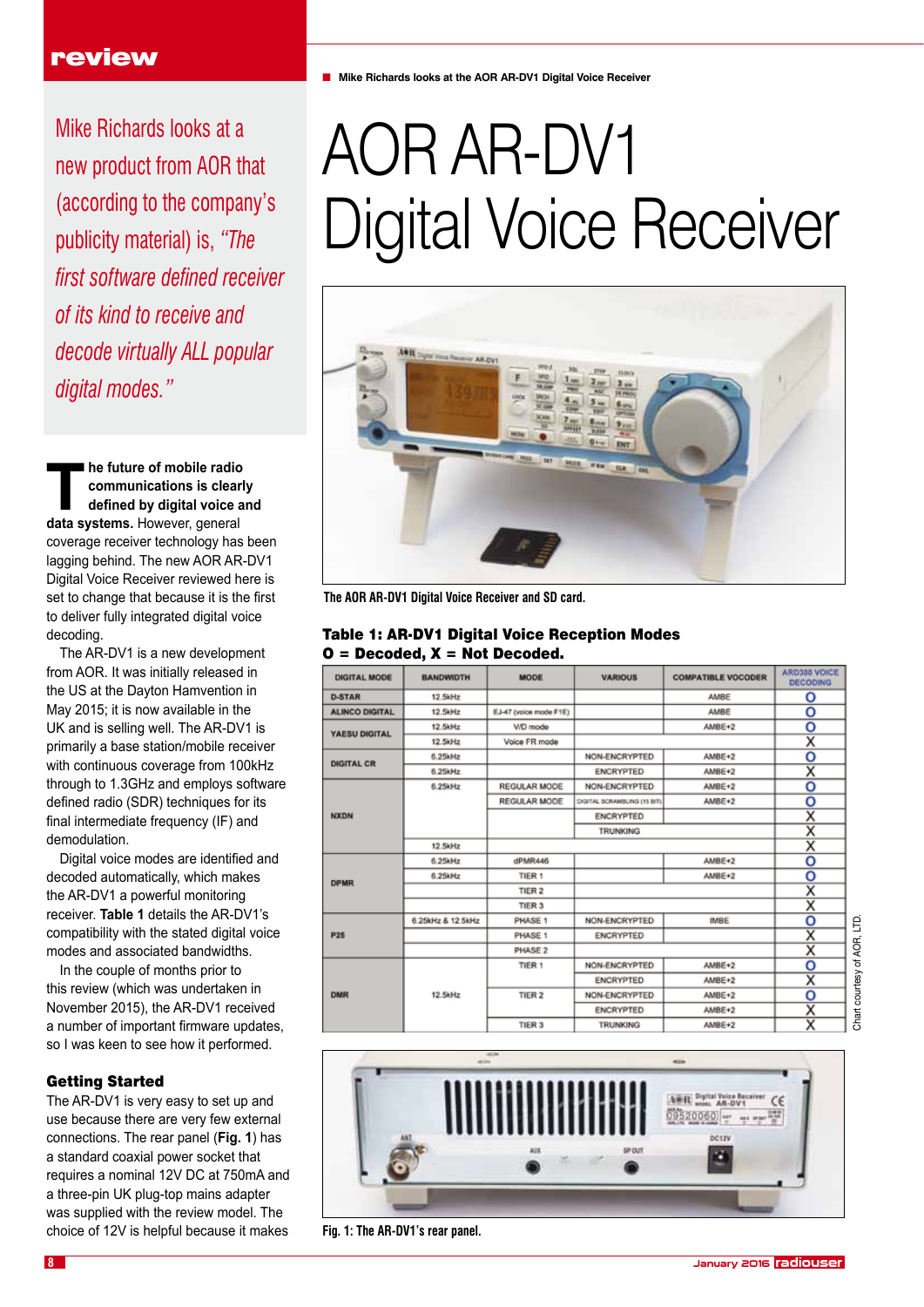

**Fig. 2: The AR-DV1's front panel.**

the AR-DV1 easy to use with standard vehicle power supplies. The only other essential connection is the single 50Ω BNC antenna socket. With such a wide frequency coverage, it is unlikely that anyone will use a single antenna so you might need to budget for an external antenna switch if you do not already have one. The AR-DV1 was also supplied with a short telescopic antenna. However, to get the best from the receiver you should use an external antenna. Also on the rear panel was a 3.5mm external speaker jack that was set to disable the internal speaker automatically. Finally, a second 3.5mm jack provided a discriminator output that can be useful for specialist decoding systems.

The front panel (**Fig. 2**) featured three user connections – a standard 3.5mm headphone jack that disabled the internal and external speaker when a jack was inserted, a Micro-B USB jack that can be used for computer control of the receiver (more on this later) and a standard secure digital (SD) card slot. The SD card can be used to backup and restore the AR-DV1's internal memories, update the AR-DV1's firmware and to make audio recordings. A blank 4GB SD card was supplied with the review model, which is large enough for around 28 hours of audio recordings.

Because the receiver is so new, regular firmware (system) updates are being released. Therefore, I updated the review model as soon as I received it. This was a simple process, I downloaded the updated firmware (v1511B for the review), unzipped and saved it to the SD card and then followed the update menu to complete the operation.

#### Inside Story

Internally, the AR-DV1 uses an interesting mix of analogue and digital technology.



**Fig. 3: A simplified block diagram of the AR-DV1.**

Analogue superheterodyne techniques are used to translate the received signals down to the 31MHz digital IF. **Fig. 3**  shows a simplified block diagram of the receiver. As you can see, the first stage is a PIN diode based automatic attenuator that controls the incoming signal level to ensure the analogue to digital converter (ADC) is not overloaded. The attenuator is controlled by a feedback path from a level detector that is connected directly to the ADC input. The wideband output from the attenuator

is fed to a switching matrix where the signal is passed to one of the seven filter banks, according to the frequency range being tuned. For all bands above 30MHz, the filter combination includes a radio frequency (RF) preamplifier to provide some additional sensitivity. **Table 2** shows the filter bands. Frequencies from 350MHz to 1.3GHz are upconverted to a 1.7045GHz first IF, whereas the 18MHz to 350MHz bands miss that stage and are upconverted to the second IF of 393MHz. This second IF is filtered,

## Table 2: AR-DV1 Front-end Band-pass Filtering

600MHz to 1.3GHz 350 to 600MHz 180 to 350MHz 100 to 350MHz 60 to 100MHz 18 to 60MHz 30MHz low-pass feeding 21 to 39MHz band-pass and 18MHz low-pass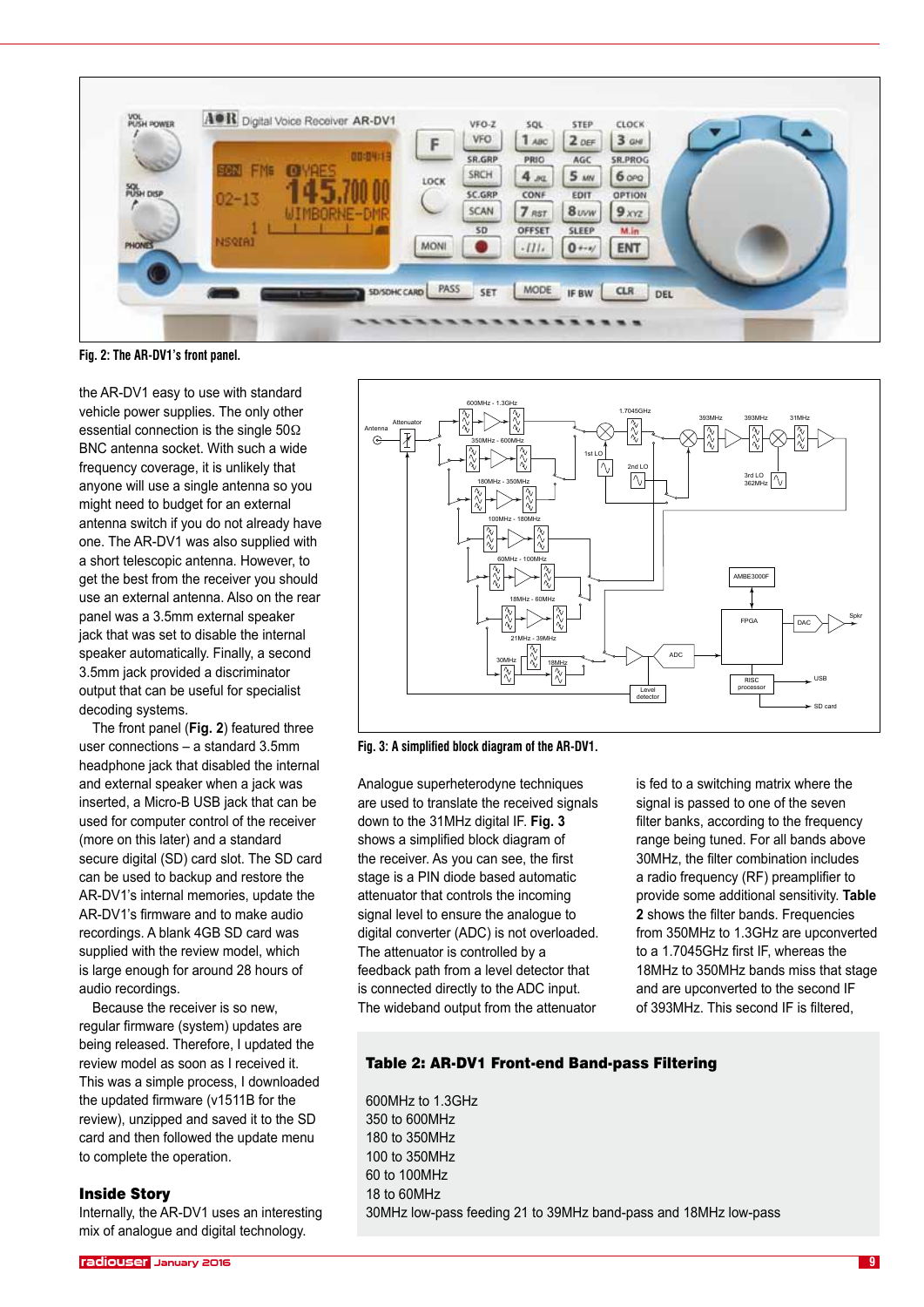amplified and filtered again before being applied to the final mixer that takes the signal down to the 31MHz (18MHz wide) final IF. All frequencies below 18MHz are applied directly to the ADC without any conversion, so are effectively direct digitally sampled (DDS). The ADC uses 14-bit sampling at 39.3216MHz to digitise the incoming analogue signals. Once digitised, all the signal processing and demodulation is carried out in the digital domain. An Altera Cyclone III field programmable gate array (FPGA) handles the decimation while a specialist digital signal processing (DSP) chip and a proprietary AMBE-3000F chip handle the digital demodulation. Virtually all the digital voice modes use advanced multiband excitation (AMBE) based speech encoding, so the AMBE-3000F chip plays a major role in the digital voice capabilities of the receiver. Once the incoming signal has been demodulated, it is converted back to analogue using a dedicated digital to analogue converter (DAC).

General control of the receiver (user controls, the display, SD card slot and USB connection) is handled by a dedicated reduced instruction set computing (RISC) processor. Frequency stability and accuracy was determined by a central master clock that fed a number of voltage controlled oscillator/phase locked loop (VCO/PLL) combinations.

As can be seen from **Fig. 4**, the internal construction of the AR-DV1 is excellent. Most of the electronics is mounted on a single printed circuit board (PCB) and there is good use of local screening to protect sensitive areas.

# **Operation**

The front panel has a clean layout with a distinctive styling due to the use of an off-white finish with a mid-grey flash. Fortunately, the finish seemed to be pretty robust and was easy to wipe clean. Manual tuning is via the large tuning knob to the right of the panel that controlled a 32-step rotary encoder. This encoder used soft detents, so the knob had a slightly notchy feel and the lightweight knob could not be spun. Nevertheless, I found it easy to tune quickly by making use of the finger dimple on the tuning knob. Closely associated with the tuning knob were the Up/Down buttons that were mounted directly above the tuning knob. These buttons increased or decreased the tuned frequency using the current tuning steps. Personally, I



**Fig. 4: An inside view of the AR-DV1.**

found the placement of these buttons was a little bit awkward and would have preferred to see them beneath the tuning knob. When casually tuning around, the AR-DV1 uses manual mode/ step/bandwidth selection, so there was no inbuilt band plan to auto-select the appropriate band settings. In practice, this was not too much of a problem because most of the AR-DV1's frequency coverage is channelised and likely to be accessed via stored memories or searches.

As you will have seen in the introduction, the AR-DV1 offers a very wide range of receive modes. In addition to the digital modes shown in **Table 1**, the AR-DV1 is capable of demodulating amplitude and frequency modulation (AM/FM), upper and lower sideband (USB/LSB), synchronous AM (upper and lower sideband) and Morse (CW). Mode selection was achieved simply by pressing the Mode button and rotating the tuning knob or using the Up/Down buttons.

I found the AR-DV1's sensitivity across all bands to be very good. Wideband receivers often suffer from poor performance on HF. However, that is not the case with the AR-DV1, thanks mainly to the use of the digital final IF. With the final signal conditioning and demodulation in the digital domain, the listener benefits from tight DSP filtering and powerful demodulation techniques.

During the review, I compared the AR-DV1 with a number of the popular SDR receivers as well as my Yaesu HF rig and the performance surprised me. I often use the Shannon VOLMET HF SSB signals for comparison tests because they provide a reliable signal source over a range of frequencies from 5 to 13MHz. When I compared the AR-DV1 with my FUNcube Dongle Pro+ on these frequencies, the sensitivity and signal to noise ratio (SNR) were very similar. However, the audio quality was very different because the output from the AR-DV1 is filtered to 'communications' quality with a sharp cutoff of the lower frequencies. Nevertheless, the result was very clear audio quality. Other useful features on the AR-DV1 include a timer and alarm system that can start unattended recordings and digital noise reduction, including an automatic notch filter.

# Digital Voice

The AR-DV1 is the first and currently the only receiver that can handle most of the digital voice systems. As you can see from Table 1, there is a long list of modes, some of which you will not find in the UK. When choosing a digital mode to receive, you simply press the Mode button and then scroll through the list of modes using the Up/Down arrows or the tuning knob. For those unfamiliar with the characteristic sound of different digital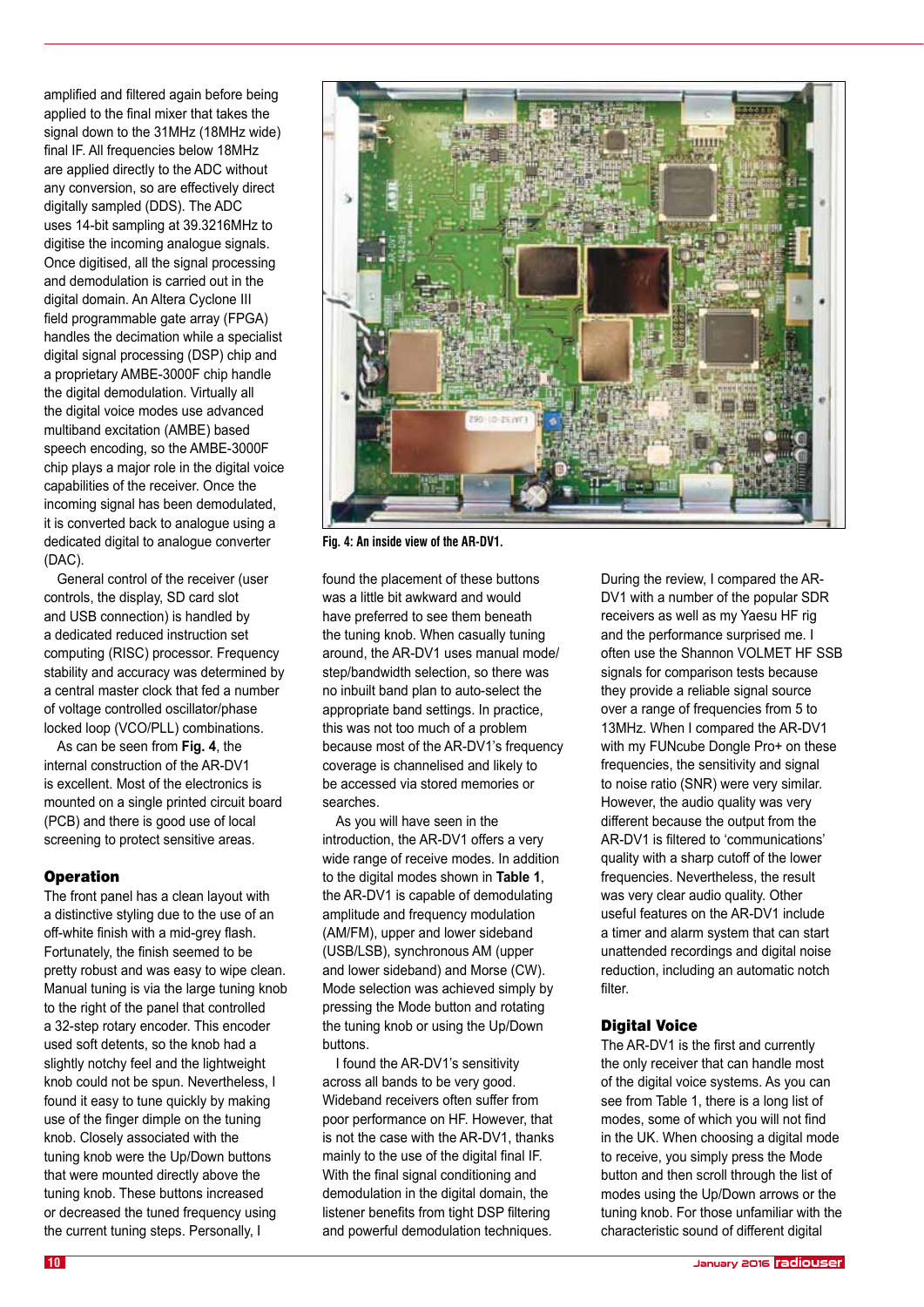voice systems, the AR-DV1 includes a useful Auto mode. This automatically identifies digital signals and selects the appropriate mode. During the review, I used the Auto mode most of the time and found it to be very effective for digital signals.

Digital mobile radio (DMR) is by far the most common commercial digital mode in my area and these signals were correctly identified in a fraction of a second by the AR-DV1. One of the reasons the DMR system is so popular for commercial mobile radio is its spectrum economy. This is due to its ability to carry two completely independent conversations on the same frequency. The sharing is achieved by using a radio data rate that is twice as fast as necessary for a single contact and then splitting the data stream into discrete time slots. These time slots are then allocated to the two conversations in turn (**Fig. 5**). When receiving DMR signals with the AR-DV1, you clearly need to be able to select the appropriate time slot. The AR-DV1 handles this well, thanks to a recent firmware update. When I received single time slot DMR signals, the AR-DV1 automatically selected and decoded the active time slot. However, when both time slots were in use, I simply had to press the tuning knob and then rotate it to select the required time slot, completing the selection by pressing the ENT button. Assessing the demodulated voice quality is always a bit tricky because all the digital voice systems tend to have a robotic quality. This is due to the way in which speech is processed in the AMBE vocoders. In order to get a significant bit rate reduction, the speech is deconstructed in the transmitter and then re-assembled in the receiver. The net result is that everyone tends to sound very similar with the classic robotic quality. This is not a problem with the receiver but just the way modern AMBEbased vocoding works. The demodulated voice quality is also dependent on many factors at the transmitting station such as the environment, selected bit rate and equipment quality. During the review, I found the recovered voice from the AR-DV1 to be very clear with very low levels of background noise. When writing a review, it can be difficult to find a wide range of live digital voice transmissions. Nevertheless, I was able to receive the following systems successfully: Yaesu Fusion, D-STAR, dPMR446 and DMR (Tier 1 and 2). In each case, the mode



**Fig. 5: DMR utilisation of time slots to support two independent conversations using a single carrier.**

was very rapidly identified using the AR-DV1's Auto mode.

The AR-DV1 is primarily a digital voice receiver, so there is very little data decoding available in the current firmware build. In most cases, activating the 'Digital Decode' option simply displayed the callsign or other basic details of the current station.

#### Scanning and Searching

Although the AR-DV1 is promoted as a specialist digital voice receiver, it does include a useful range of scanning facilities. The search mode is a good way to find activity in a new band or location. Two search modes were provided – VFO Search and Program Search. The VFO Search was the easiest to use because it simply tuned between the frequencies shown in the AR-DV1's two main variable frequency oscillators (VFO). Toggling between the two VFOs required just a single press of the VFO button, thus making set up particularly easy. The more advanced Program Search facility lets you create and save up to 40 different search ranges, each of which can be labelled with a plain text title. Typically, you might have one for the airband, another for the marine band and so on.

The AR-DV1 also includes a custom bank-linking system where you can join banks together to make more complex search patterns. To give the user fine control over the search, the AR-DV1 has user controls to set how long it will wait on an active frequency and the time it will wait after the signal disappears. The AR-DV1 could also be set to store all the search hits automatically in memory bank 39, which was a useful feature.

Scanning with the AR-DV1 was again quite straightforward. The AR-DV1 included 2,000 memory channels arranged into 40 banks and one priority channel. In addition to storing the frequency, mode, step and so on, each memory channel could be given a plain text name tag. At the time of writing, the

receiver architecture limited the available search and scan speeds to modest rates of around 13 steps per second for AM and FM (see *Stop Press*) and 2.5 steps per second for digital modes. One trick to increase the digital mode scan rate was to search in AUTO mode rather than preselect a digital mode. When you do this, the AR-DV1 actually searches in the much quicker FM mode and uses the AUTO mode detector to select the appropriate digital mode when a signal is detected. The net result is a much faster search than when using a single digital mode.

### Versatile SD Card

The provision of an SD card slot on the front panel was well implemented and supported a number of useful features. The most obvious was to provide firmware updates. One of the many benefits of the AR-DV1's digital final IF and processor control is the easy addition of new features or bug fixes by installing new firmware. The AR-DV1 also features a record button on the front panel that starts a recording of the current audio with a single button press. This was great for making audio recordings on the fly. These recordings are saved as standard WAV files on the SD card. Finally, the SD card can be used to provide a useful backup and restore of the AR-DV1's internal memories.

#### External Control

For users that require serial port control facilities, the AR-DV1 is well equipped with the full command set available via a serial connection to the front-panel USB port. The AR-DV1 has a built-in USB-UART adapter, so a standard USB lead was all I needed to make the link to the computer. In addition to being able to control the receiver, the receiver's ID is configurable so a bank of AR-DV1s could be controlled from a single point. The command format was very straightforward and supported both read and write